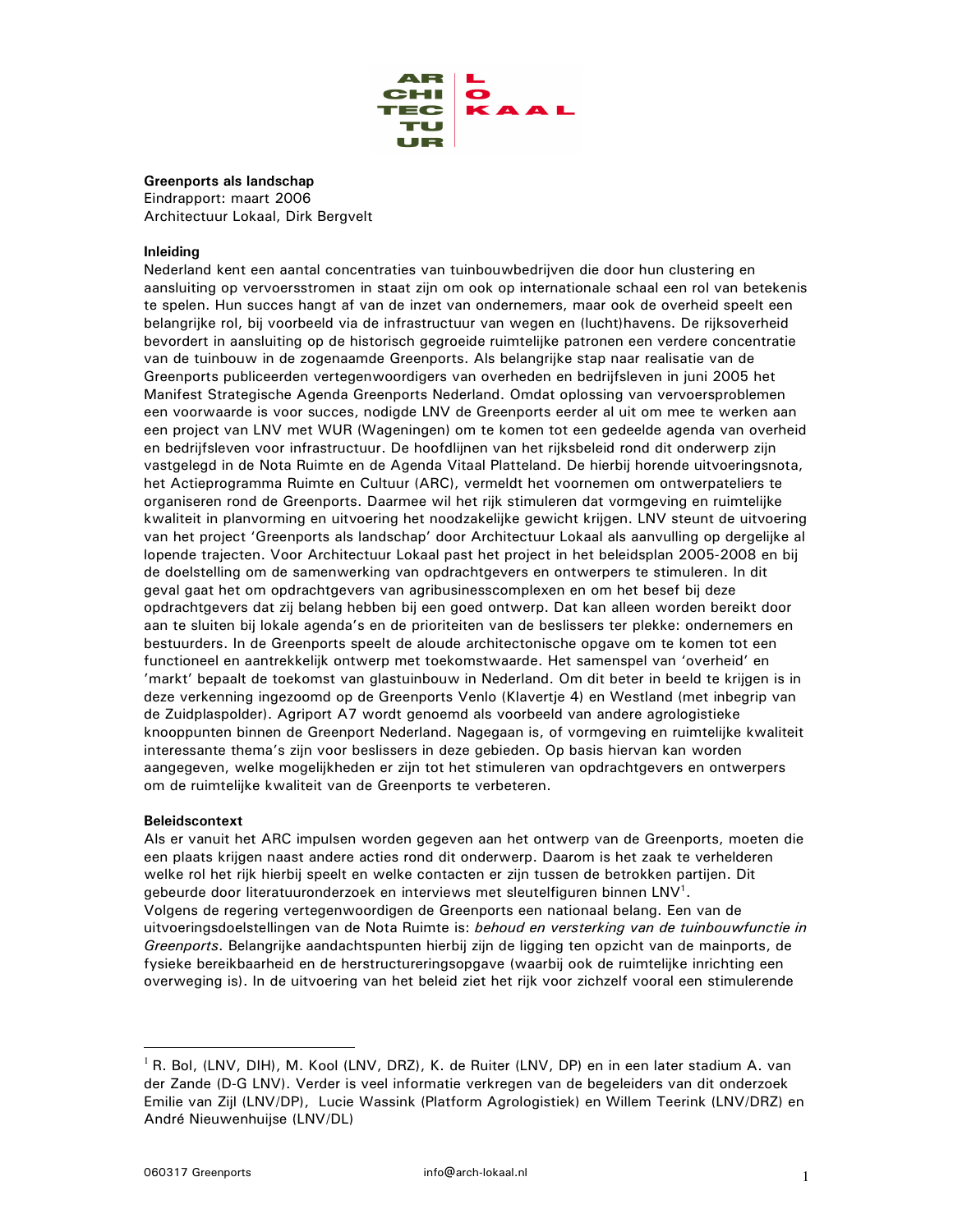en faciliterende rol. Bij het beleidsmatig uitwerken en ruimtelijk verankeren hebben de provincies het voortouw<sup>2</sup>.

Het manifest Strategische agenda Greenports Nederland van juni 2005 maakt duidelijk wie belangrijke spelers zijn in het krachtenveld rond de Greenports:

- Ondernemers en hun organisaties (veilingen, LTO glastuinbouw)
- $\overline{a}$ Gemeenten en provincies
- Rijksoverheid (met LNV als coördinerend departement).

Deze partijen hebben niet alleen een gezamenlijk manifest ondertekend, ze komen elkaar ook tegen in verbanden als de Stuurgroep Innovatie en het Platform Agrologistiek. Ze delen de opvatting dat ondernemerschap en eigen verantwoordelijkheid van ondernemers centraal moeten staan, dat succes vraagt om samenspel en samenwerking en dat ook duurzaamheid en leefbaarheid randvoorwaarden zijn voor de toekomst van de Nederlandse glastuinbouw. Bovendien heeft het kabinet de tuinbouw aangewezen als innovatief sleutelgebied met een stuwende functie voor de Nederlandse economie en samenleving. In dit verband is een Innovatieen Kennisagenda Tuinbouwcluster 2020 opgesteld, waarbinnen ook aandacht is voor uitstraling en design.<sup>3</sup>

Het manifest van juni 2005 noemt als speerpunten waaraan gewerkt moet worden:

- stimuleren van kennis en innovatie (zowel op bedrijfs- als op sectorniveau)
- zorgen voor voldoende ruimte (met subthema's als schaalvergroting, herstructurering en uitbreiding van het beschikbare areaal)
- verbeteren van bereikbaarheid (met naast wegvervoer ook andere opties, terwijl PPS wordt overwogen om eea te realiseren)
- $\omega_{\rm{max}}$ tegengaan van overbodige regeldruk
- een lobby binnen de EU (er gaat momenteel geen Europees geld naar de glastuinbouw).

De volgorde waarin deze speerpunten worden genoemd is geen rangorde. In ieder geval niet historisch, want het begon allemaal met de logistiek: de ministeries van V&W en LNV stelden al enkele jaren geleden in hun Visie Agrologistiek het belang van distributie en logistiek op één lijn met het belang van de eigenlijke productie.<sup>4</sup>

Eerder was op initiatief van de minister van LNV het Platform Agrologistiek opgericht. Het Platform bestaat uit bedrijfsleven, overheid (incl. het ministerie van V&W), kennisinstellingen en intermediaire organisaties op agrologistiek terrein. Het platform streeft ernaar om knelpunten en kansen in de agrologistiek op de politieke agenda te krijgen. Maar ook richt men zich op uitwisseling van informatie binnen het veld. Met het oog hierop zijn voorbeeldprojecten geselecteerd die via innovaties in de agrologistiek de vervoersstromen beter laten verlopen. Het bestaan van het Platform Agrologistiek maakt duidelijk, dat partijen elkaar ook al wisten te vinden voordat zij in 2005 hun manifest formuleerden. Bovendien draagt het Platform bij aan de concrete acties die nodig zijn om de doelen van het manifest te verwezenlijken.

# Het begrip greenport: functies en achtergronden

Het begrip greenport geeft uiting van een gedeelde toekomstvisie en is tegelijk een instrument om voor die visie verdere steun te winnen. Dit doelgerichte karakter blijkt als we de activiteiten rond de Greenports vergelijken met een studie van enkele jaren terug naar perspectieven en dilemma 's bij agroproductieparken<sup>5</sup>. In thematiek is er een duidelijke verwantschap. Ook in deze studie ging het om de vraag op welke manier activiteiten kunnen worden geclusterd om een productie mogelijk te maken die efficiënt is, voldoet aan technische milieueisen en kan rekenen op maatschappelijk draagvlak. Verschillende varianten werden ontworpen en besproken met belanghebbenden. Dat leidde tot conclusies die ook voor de Greenports relevant zijn. Het principe van een 'symbiose' tussen verschillende ondernemingen die hun emissies, transporten en

 $2$  Zie Nota Ruimte, paragraaf 2.2.5.5 en 3.4.6.1

<sup>&</sup>lt;sup>3</sup> Zie Innovatie- en Kennisagenda Tuinbouwcluster 2020, Flowers & Food, Deel 1 Basisrapport juli 2005

<sup>&</sup>lt;sup>4</sup> Visie Agrologistiek, Clusteren, Verbinden, Regisseren, september 2001

<sup>&</sup>lt;sup>5</sup> Agroproductieparken: perspectieven en dilemma 's, Innovatienetwerk Groene Ruimte en Agrocluster, oktober 2000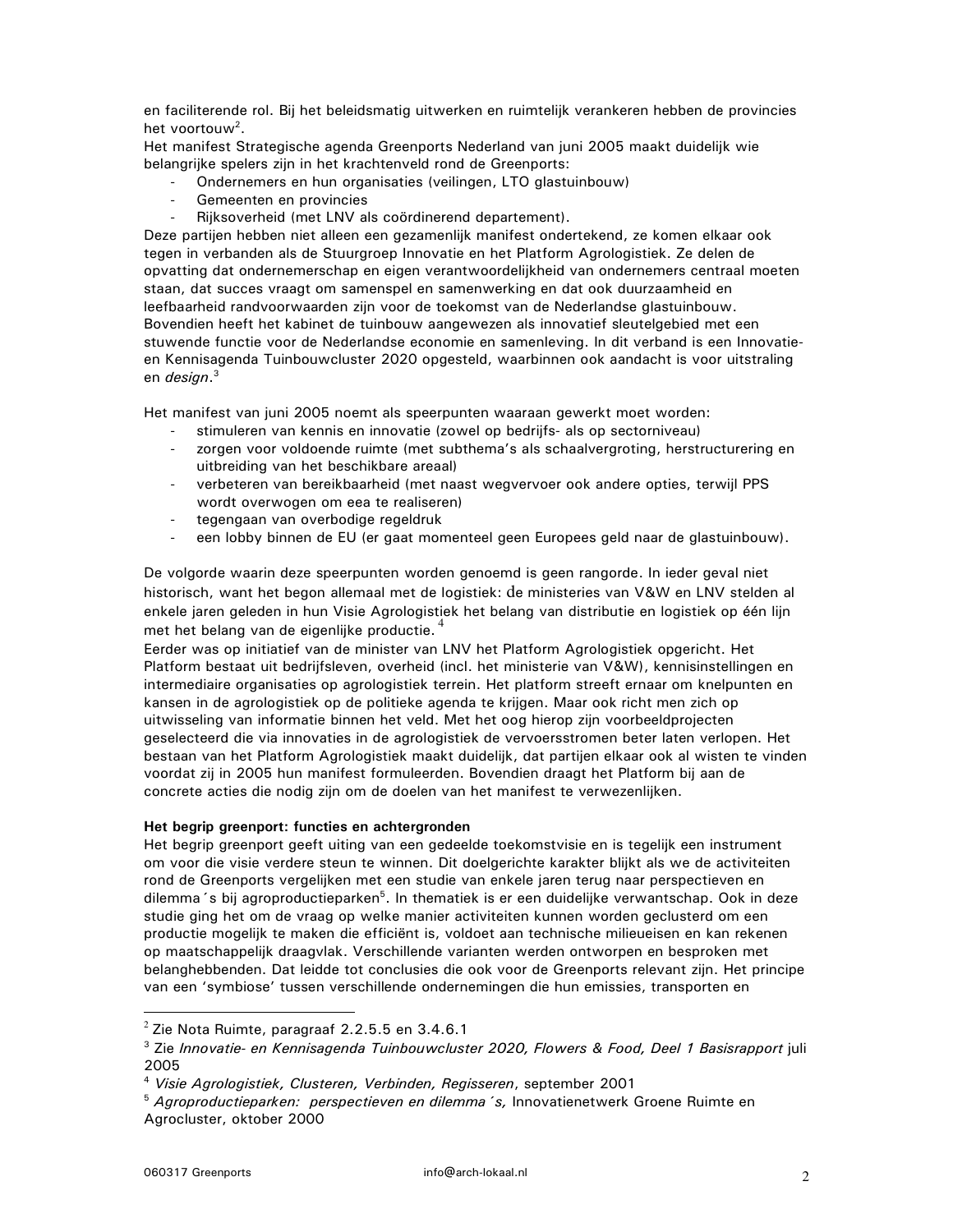ruimtebehoefte beperken door clustering van activiteiten werd als kansrijk aanbevolen. Ook in 2000 werd er al op gewezen dat de economische potenties van een dergelijke aanpak alleen te realiseren zijn bij een zorgvuldige ruimtelijke inpassing en draagvlak bij de rest van de samenleving. De onderzoekers vragen aandacht voor

- imago (ivm mogelijk negatieve reacties van burgers)
- ruimtelijke inpasbaarheid en bestuurlijke haalbaarheid (ivm de noodzakelijke samenwerking tussen de verschillende bestuurslagen
- $\overline{a}$ mogelijke weerstanden bij ondernemers (ivm een vermeende aantasting van hun ondernemersvrijheid).<sup>6</sup>

De destijds ontwikkelde concepten hadden vooral het karakter van gedachte-experimenten. Hiermee vergeleken is er nu een veel steviger verankering in de realiteit.

Tot de voorgeschiedenis horen ook de Landbouwontwikkelingsgebieden (LOG's). Dit zijn locaties buiten de eigenlijke kerngebieden die als overloopgebied en uitwijkmogelijkheid voor ondernemers in te herstructureren gebieden zouden kunnen bijdragen aan de gewenste modernisering en schaalvergroting. Een recente beleidsevaluatie geeft een helder beeld van de ontwikkelingen en de resultaten. <sup>7</sup> Gebleken is onder meer, dat de nagestreefde bundeling niet altijd makkelijk te realiseren is, maar de onderzoekers zijn wel van mening dat dit een essentieel onderdeel van het beleid blijft. Het gaat in dit verband om de nagestreefde bundeling buiten de kerngebieden van de Greenports, de bundeling in de verder weg gelegen satellieten die is bedoeld om een ongecontroleerde verbreiding van glas tegen te gaan.

Een van de inspiratiebronnen voor de clusterbenadering is de Amerikaanse econoom Michael Porter. Hij legt de nadruk op het belang van innovatie voor toename van de arbeidsproductiviteit en succes in de internationale concurrentie. Om blijvend te innoveren moeten producenten, toeleveranciers, afnemers en de overheid nauw met elkaar samenwerken. Volgens Porter lukt dat het best in clusters van bedrijven.<sup>8</sup> Dat geldt niet alleen voor de tuinbouw. Vergelijkbare processen spelen bij de mode-industrie in het midden en noorden van Italië. De bedrijven daar versterken elkaar door de wereldwijde faam van textiel en schoenen 'made in Italy'. Overigens is ook daar succes in de internationale concurrentie niet bij voorbaat gegarandeerd. In Italië speelt een discussie over een verschuiving van productie naar *design* die onze tuinbouwsector bekend zal voorkomen.<sup>9</sup>

# De coördinerende rol van LNV

Vanuit de gedachte dat Nederland op een aantal agrarische terreinen zijn positie als marktleider moet behouden (gezien het belang van agrarische export voor de betalingsbalans), spelen de Greenports een rol in Nota Ruimte als deel van complexe ruimtelijke opgaven in de Noordvleugel Randstad, de Zuidvleugel Randstad, het Groene Hart en Zuidoost-Brabant. Omdat verschillende ministeries betrokken zijn, heeft de regering voor de uitvoering van deze nota op rijksniveau drie programmaministers en een programmastaatssecretaris benoemd. De verdeling is als volgt:

- Zuidvleugel Randstad: minister Dekker (VROM). Groene Hart: minister Veerman (LNV).  $\mathbf{r}$
- Noordvleugel Randstad: minister Peijs (V&W).
- Brabantstad/Zuidoost-Brabant: staatssecretaris Van Gennip (EZ).

Deze taakverdeling geeft uitdrukking aan de gezamenlijke ('rijksbrede') verantwoordelijkheid voor de uitvoering en laat ook zien, dat de Greenports in elk van de vier gebieden vertegenwoordigd zijn en dat dus in principe de vier ministeries ieder minstens één Greenport in portefeuille hebben<sup>10</sup>. Het is aan LNV om hierin te coördineren en te zorgen dat er ook in de uitwerking van

 $6$  Agroproductieparken: perspectieven en dilemma 's, blz. 2

 $7$  Ruimtelijk beleid glastuinbouw, NovioConsult/Van Spaendonk, 31 mei 2005

<sup>&</sup>lt;sup>8</sup> Zie onder meer The Competitive Advantage of Nations, Michael E. Porter New York, 1990.

<sup>&</sup>lt;sup>9</sup> The Economist, 23 februari 2006 'Italian textiles and China'

 $^{10}$  Greenport Venlo wordt beschouwd als onderdeel van Brabantstad/Zuidoost-Brabant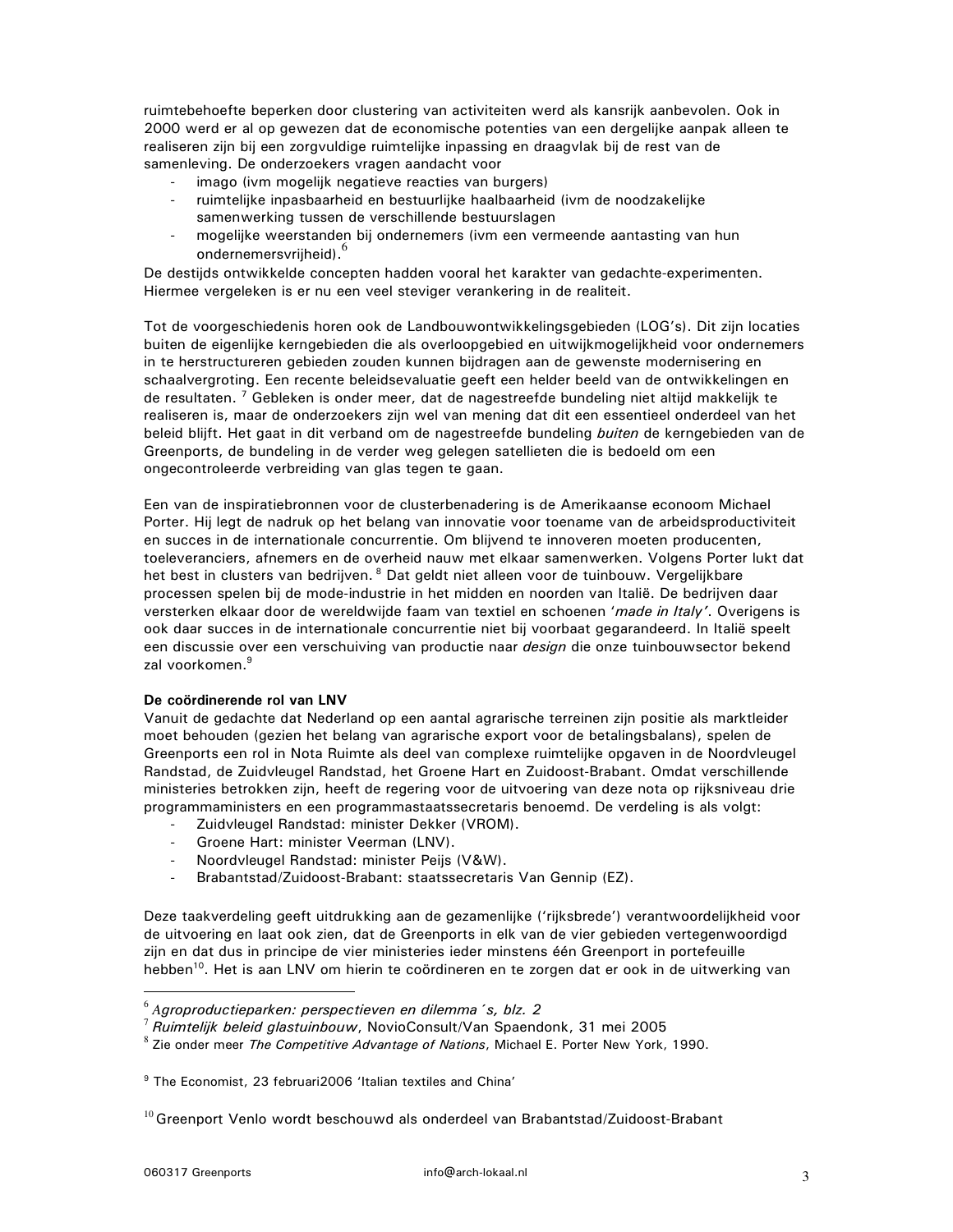de Nota Ruimte voldoende aandacht is voor het onderwerp. De complexiteit van de opgave in de afzonderlijke gebieden brengt immers met zich mee, dat de Greenports niet automatisch in de schijnwerper staan. Zo zijn in 2006 belangrijke elementen uit het gebiedsgerichte programma voor de Noordvleugel Randstad:

- keuze voorkeurstracé voor de Planstudie Weg Schiphol-Almere;
- standpunt Zuidas (dok of dijk);
- groeiscenario Almere met ontsluiting;
- het al dan niet aanleggen van een IJmeerverbinding;
- een integrale structuurvisie voor de Zuiderzeelijn.

De mogelijke bijdrage vanuit de Nota Ruimte aan de onderdelen van het manifest moet in deze context worden gezien. Ook de kansen op extra financiering, bij voorbeeld vanuit het Fonds Economische Structuurversterking (FES, de 'aardgasbaten') worden door dit bredere verband bepaald. Vanuit de Nota Ruimte zal het rijk geen gedetailleerde bemoeienis hebben met de voortgang in de Greenports. Het Rijk wil dat lagere overheden op gebiedsniveau tot een integrale aanpak komen<sup>11</sup>. Daarbij rekent LNV (DRZ) het tot zijn taak om te coördineren en te vermijden dat Greenports langs elkaar heenwerken. Een andere taak is het stimuleren en faciliteren van de uitwerking van het manifest.

#### Het lokale en regionale niveau

Gegeven de sturingsfilosofie van de huidige regering is invulling van het thema dat hier aan de orde is vooral een provinciale en lokale verantwoordelijkheid. Daar vindt de confrontatie plaats tussen idealen en praktische mogelijkheden. De tuinbouwgebieden zijn van oudsher sterk met de stedelijke omgeving verweven, maar voor de Greenports heeft de nabijheid van de stad ook negatieve effecten. Verstedelijking versterkt de vraag naar bouwlocaties, terwijl de tuinbouw niet dezelfde grondprijzen kan betalen als bij voorbeeld de woningbouw. Ook willen stedelingen buiten recreëren, maar tot dusver denken zij daarvoor eerder aan landschap met grazende koeien dan aan een kassengebied. Dat ligt niet alleen aan de recreanten. Er is nog nauwelijks geprobeerd om glastuinbouw voor het bredere publiek aantrekkelijk te maken.

Alle overheden zien het belang van tuinbouw voor de Nederlandse economie. Zij reserveren ruimte voor glas binnen streekplannen en bestemmingsplannen. Toch moet de tuinbouw in de randstad 'vechten voor iedere vierkante meter'. In die strijd is de sympathie van het stedelijke publiek belangrijk. De grote belangstelling voor de open dagen van de nieuwe tuinbouwlocatie Agriport A7 in november 2005 laat zien, dat geavanceerde tuinbouw een publiekstrekker kan zijn. Een deel van de ondernemers ziet, dat een goed ontwerp van de Greenports zou kunnen bijdragen aan publieke steun. Het belang van ruimtelijke kwaliteit is echter breder. De internationale positie van Nederland is gebaseerd op goede verbindingen maar ook op de kwaliteit van ons land voor bewoners en bezoekers. In de visie van Gerlach Cerfontaine, presidentdirecteur van Schiphol, zijn er drie voorwaarden voor economische ontwikkeling in een regio: "één van die voorwaarden is verbindingen met economische centra. Ten tweede is het van belang dat je er kunt verblijven, werken, wonen, dat de cultuur aangenaam is en dat je er kunt leren. Tot slot moet je kenniswerkers vanuit het buitenland kunnen aantrekken." 12 Cerfontaine staat hierin niet alleen. Het belang van een goed verzorgde architectuur en stedenbouw voor de internationale positie van ons land is van oudsher een thema in het architectuurbeleid van de rijksoverheid. De invloedrijke publicaties van Richard Florida over 'the creative class' en 'creative cities' zijn een verdere impuls voor deze gedachtegang. Florida, auteur van onder meer The Rise of the creative Class13, vestigt de aandacht op een nieuw aspect van de door Porter behandelde clustering. Volgens Florida is innovatie sterk verbonden met culturele factoren. Verschillen tussen steden en regio's op het vlak van economische dynamiek hangen volgens hem steeds meer samen met de vraag of er een aantrekkelijk (cultureel) klimaat is voor creatieve, innoverende mensen. Zo bezien loont het, om ook te investeren in ruimtelijke kwaliteit. De gemeente

 $11$  Ook op dat niveau hebben de Greenports niet het alleenrecht. Hoe belangrijk de glastuinbouw voor de betreffende gebieden ook is, er zijn altijd concurrerende claims op aandacht, geld en ruimte. Naast de wens tot versterking van de economie is er steeds ook een groeiende behoefte aan ruimte voor recreatie en voor woningbouw (al is het maar voor de 'eigen bevolking').

 $12$  Interview tijdens het televisieprogramma Buitenhof van 13 november 2005.

 $^{13}$  The Rise of the creative Class, Richard Florida, New York, 2002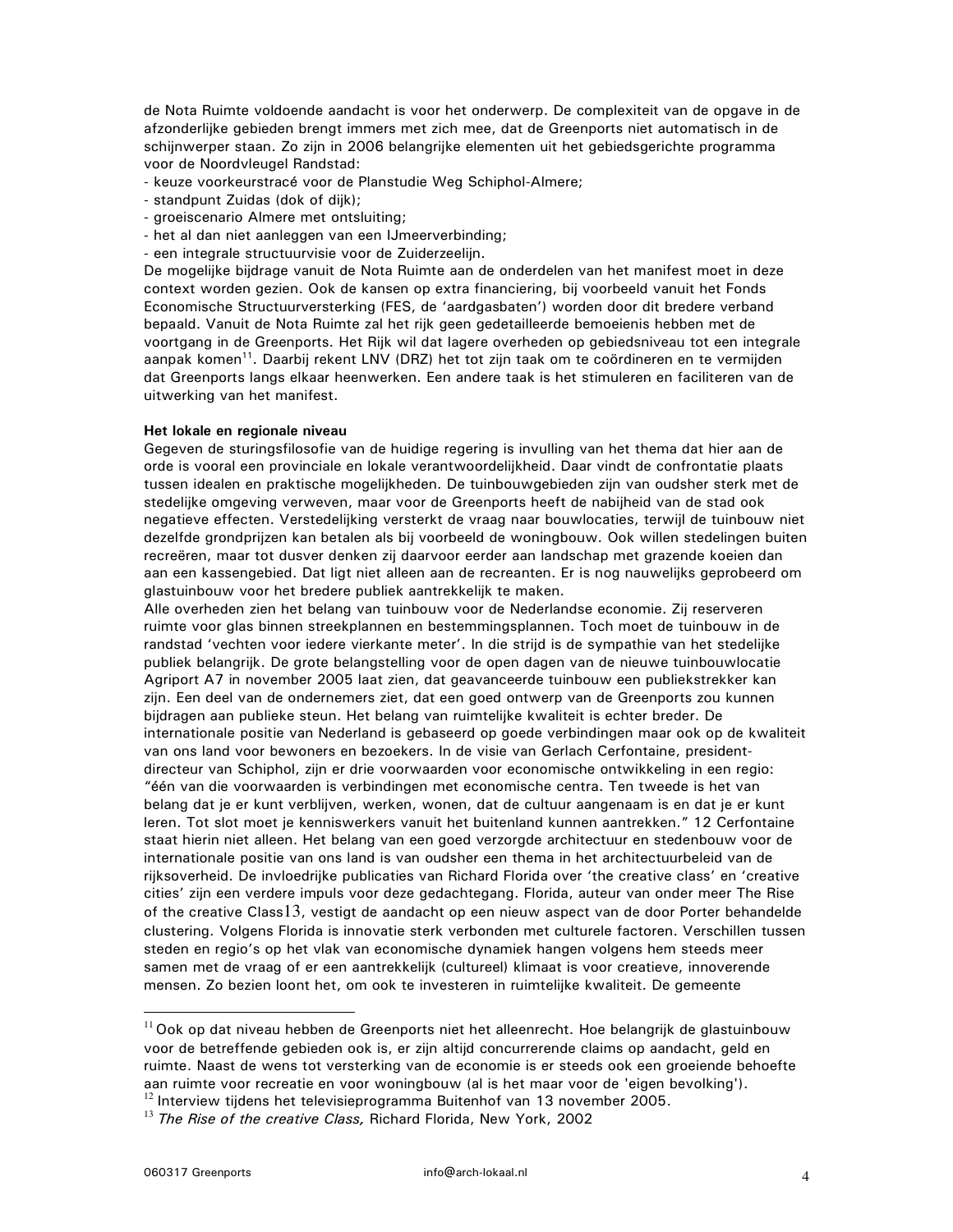Westland illustreert met haar Visie Greenport Westland 2020 dat voor dergelijke ideeën op het lokale niveau aanknopingspunten bestaan.

### Opgaven en opdrachtgevers

Overheden en bedrijven staan voor een ruimtelijke uitdaging die vraagt om nieuwe oplossingen van hoge architectonische kwaliteit. Daarbij speelt ook de verwachting een rol, dat ruimtelijk ontwerp kan helpen om een breder publiek voor de tuinbouwsector te interesseren.<sup>14</sup> Bij een architectonische opgave horen opdrachtgevers. Wie zijn dat bij de Greenports? Wie kunnen aan ontwerpers de opdracht geven om voor de glastuinbouw een aantrekkelijk landschap te maken? Om die vraag te beantwoorden zijn drie ruimtelijke niveaus te onderscheiden. Het meest concreet is de ontwerpopgave bij individuele bedrijven, maar ook bedrijventerreinen en regionale planvorming vragen om inbreng van ontwerpers. De opdrachtgevers in de verschillende eenheden zijn niet identiek, zoals dit schematische overzicht laat zien:

| Niveau           | Opdrachtgever                                        |
|------------------|------------------------------------------------------|
| Kavel            | Individuele ondernemer of combinatie van ondernemers |
| Bedrijventerrein | Gemeente, projectontwikkelaar                        |
| Gebied           | Provincie, gemeente, samenwerkingsverband (PPS)      |
|                  |                                                      |

De werkelijkheid is ingewikkelder, want een individuele onderneming kan trekker zijn bij een groter terrein (Hiemstra BV in Agriport A7) en gebiedsontwikkeling kan kwaliteitsimpulsen krijgen vanuit plannen voor een deelgebied (Zuidplaspolder). Duidelijk is echter wel, dat naarmate de afstand tot het kavelniveau toeneemt, het opdrachtgeverschap abstracter wordt. Toch is juist in de regio een sterk opdrachtgeverschap wenselijk, omdat het Greenport concept bij uitstek op die schaal moet worden gerealiseerd. De ruimtelijke kwaliteit van het grotere gebied wordt natuurlijk mee bepaald door de kwaliteit op de andere niveaus, maar oplossingen op gebiedsniveau zijn essentieel. Denk aan de afstemming tussen wonen, werken en recreatie, en aan efficiënte vormen van water- en milieubeheer of de versterking van gebiedsidentiteit.

Bij inrichting van tuinbouwgebieden lijkt er sprake van een slingerbeweging. Aanvankelijk waren initiatieven van ondernemers beeldbepalend. Dat was sturing door de markt in traditionele zin. Vervolgens werd de ruimtelijke ordening ingezet als instrument om het particuliere initiatief maatschappelijke kaders mee te geven: de toelatingsplanologie. In de huidige ontwikkelingsplanologie zijn marktpartijen weer aan zet. Maar dat betekent niet dat we terug zijn bij af. Er wordt nu bewuster nagedacht over een ruimtelijk kader voor grotere gebieden en over mogelijkheden om daar te komen tot een optimale menging van functies. Er is echter een duidelijk onderscheid tussen ontwikkeling van nieuwe gebieden en herontwikkeling van bestaande. Herontwikkeling is altijd de lastiger opgave, van oudsher ook de

opgave waar veel financiële en organisatorische inzet van de overheid wordt verwacht. Dat geldt voor tuinbouwlocaties net zo goed als voor woonwijken en industrieterreinen. Binnen de onderzochte Greenports staat Westland in het teken van herontwikkeling, terwijl het bij Zuidplaspolder en Klavertje 4 om nieuwe locaties gaat.

Ontwikkeling van nieuwe glaslocaties is vergelijkbaar met aanleg van een bedrijventerrein. Een overheid en/of een projectontwikkelaar neemt het initiatief om een terrein in te richten waar verschillende ondernemers zich kunnen vestigen. Het is vaak niet bekend wie deze ondernemers zullen zijn en er is op het terrein niet of nauwelijks plaats voor andere functies. Het terrein wordt primair benaderd vanuit de bijdrage aan de plaatselijke economie en werkgelegenheid, maar dat is goed te combineren met aandacht voor landschappelijke inpassing en spelregels voor de bebouwing (bv in de vorm van een beeldkwaliteitplan). Het initiatief tot dergelijke kwaliteitszorg komt meestal van de overheid. Bij Agriport A7 was dat de provincie Noord-Holland. In dat geval werd het bedrijfsleven (Hiemstra BV) in een vroeg stadium betrokken bij het formuleren van het kwaliteitsbeleid. De Greenport gedachte komt echter niet volledig tot zijn recht, als de opgave wordt benaderd vanuit het individuele bedrijventerrein. Dan ontbreekt meestal de samenhang

<sup>&</sup>lt;sup>14</sup> Ruimtelijke kwaliteit is te ervaren in de directe omgeving. Daar is ook draagvlak voor bouwplannen nodig. Via design van roerende zaken (beeldmerk, verpakkingen etc) wordt een veel breder publiek bereikt, maar dat is minder relevant voor de plaats van productie.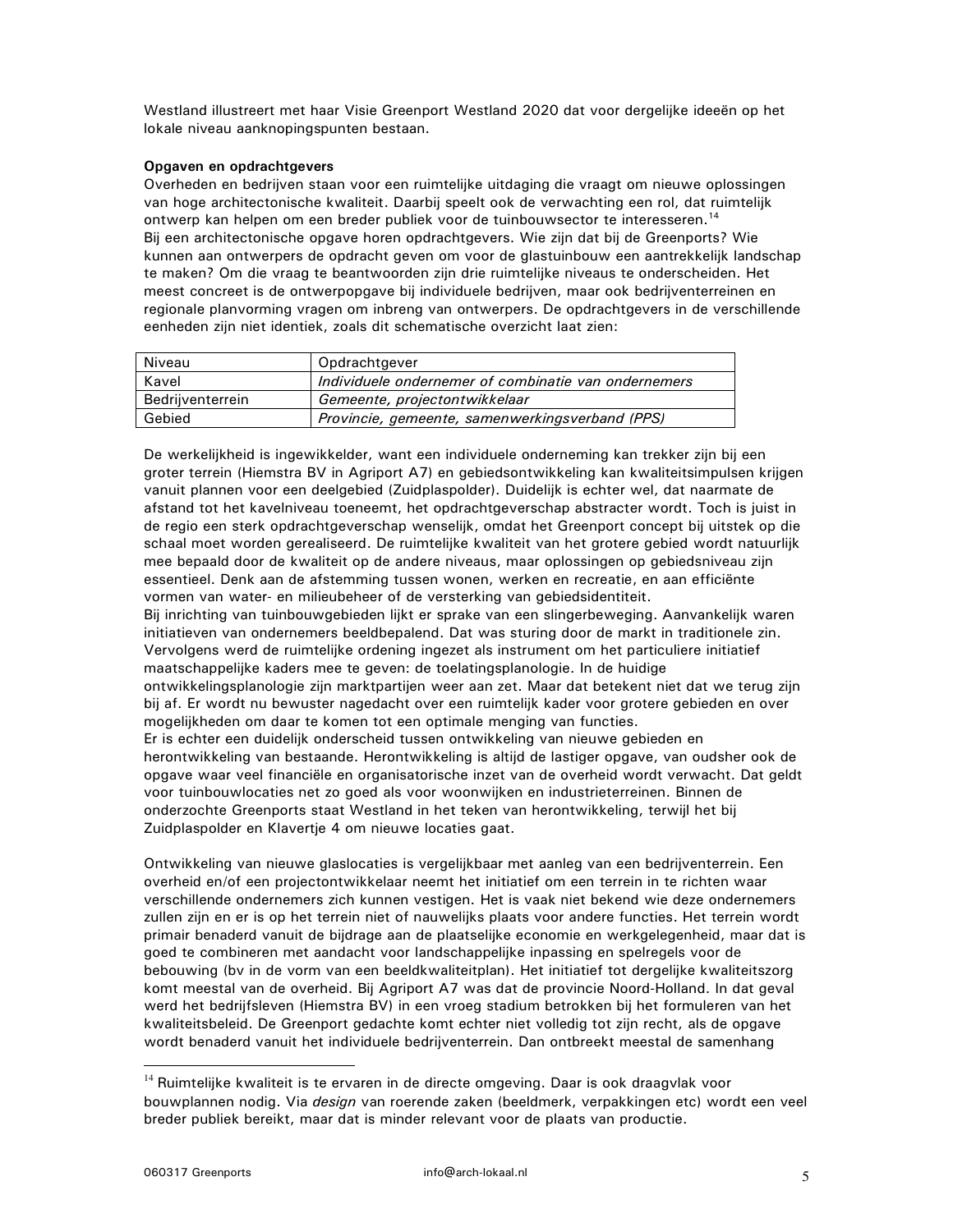tussen bedrijvigheid en andere functies.

Bij Zuidplaspolder en vooral Venlo is de aanpak gericht op een grotere schaal. Het gaat niet alleen om afzonderlijke glaslocaties, maar om de samenhang tussen rood, groen, blauw en infra in een groter gebied. Ook in Westland gaat het om een groter gebied. Hier wil de gemeente de historisch gegroeide en naar huidige maatstaven inefficiënte verkaveling moderniseren, vergroten en beter ontsluiten. Net als bij de nieuwe locaties is er aandacht voor logistiek en voor de verhouding met de diverse andere functies (wonen, recreatie, waterberging). In theorie is hier eerst de gemeente aan zet om de nieuwe verkaveling te realiseren, waarna ondernemers gaan invullen. In de praktijk zijn er gelijktijdig ook initiatieven tot herverkaveling door bedrijven. Bij gebiedsontwikkeling in het kader van de Greenport gedachte is de vraag, aan welke eisen het gebied moet voldoen, om bloei van de tuinbouw ook op termijn veilig te stellen. Aangegeven is al, dat volgens de econoom Porter het succes van de tuinbouwsector gebaseerd is op clustering van productiebedrijven, kennisinstellingen, zakelijke dienstverleners en vervoerders. Op het niveau van een afzonderlijk bedrijventerrein leidt clustering er toe, dat ondernemers bij voorbeeld gezamenlijk diensten en energie kunnen inkopen. In de tuinbouwsector speelt hetzelfde principe op een schaal die de grenzen van een bedrijventerrein overschrijdt. Ondernemers uit verschillende delen van de bedrijfskolom kunnen elkaar op regionale schaal versterken en dezelfde infrastructuur gebruiken. Het gaat niet uitsluitend om zakelijke overwegingen. Ondernemers moeten zich ook in sociaal en cultureel opzicht thuis kunnen voelen. Volgens Richard Florida vraagt een vooraanstaande positie in het internationale bedrijfsleven om een leefklimaat dat voor toptalenten aantrekkelijk is.<sup>15</sup>

Hoewel de Greenport gedachte stoelt op economische theorie, is de stand van de wetenschap is niet zover, dat cijfermatige richtlijnen te geven zijn. Zo weten we niet, wat de wenselijke omvang is van het glasareaal binnen een Greenport. Ook de mate waarin (bulk)productie binnen de Greenport zou moeten plaatsvinden of juist naar buiten worden verplaatst is niet te bepalen. Toch helpt het Greenport begrip om een lijn naar de toekomst uit te zetten en om partijen bij elkaar te brengen. Gezien de omvang van het gebied is duidelijk, dat het opdrachtgeverschap bij meer partijen zal berusten. Zij zullen de krachten bundelen binnen één organisatie of manieren vinden om initiatieven af te stemmen.

De mogelijke inbreng van ontwerpers in de Greenports is sterk afhankelijk van de organisatie van het opdrachtgeverschap. Naast de traditionele rolverdeling waarin een individuele ondernemer of een overheid als opdrachtgever optreedt, vraagt de Greenport om een nieuwe aanpak. In samenhang met verschillen in opdrachtgeverschap heeft ieder niveau zijn eigen kansen en valkuilen. Dat is als volgt in beeld te brengen.

| Niveau           | Sterk / kans                              | Zwak / gevaar                                                      |
|------------------|-------------------------------------------|--------------------------------------------------------------------|
| Kavel            | Duidelijke regie, directe relatie         | Klein effect op de gehele Greenport,                               |
|                  | investeringen / opbrengsten <sup>16</sup> | kwaliteit als incident                                             |
| Bedrijventerrein | Spelregels voor bouw door<br>nieuwkomers, | Tendeert naar monocultuur,<br>combinatie met niet-bedrijfsfuncties |
|                  | beheerafspraken, collectieve              | lastig (in exploitatie en beheer)                                  |
|                  | aanpak, verbetering logistiek             |                                                                    |
| Gebied           | Hét Greenport niveau,                     | Regie lastig, evenals relatie kosten /                             |
|                  | waarbinnen alle elementen hun             | baten en relatie publiek / privaat,                                |
|                  | plek moeten krijgen.                      | geen duidelijke opdrachtgever,                                     |
|                  |                                           | concurrentie met andere                                            |
|                  |                                           | doelstellingen en sectoren                                         |

 $15$  Vgl noot 13.

<sup>&</sup>lt;sup>16</sup> Een investering in toekomstwaarde kan voor de ondernemer het karakter hebben van een pensioenvoorziening.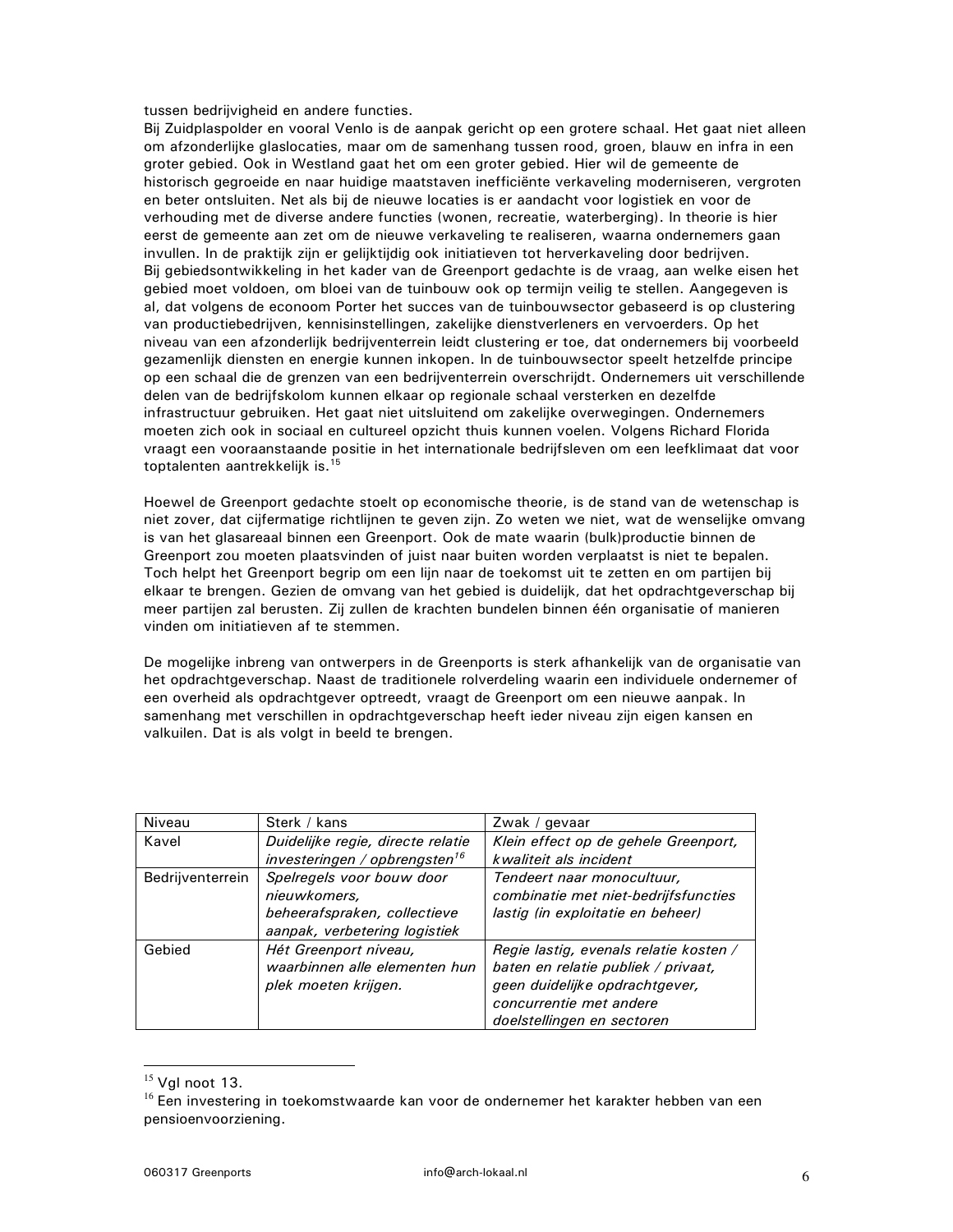De recente vorming van de gemeente Westland heeft een einde gemaakt aan bestuurlijke versnippering. Zo ontstond een duidelijke regie over een groter gebied. Bovendien leidde dit tot financiële armslag waarmee de gemeente een eigen team van ontwerpers in dienst kon nemen. Via dit team benadert de gemeente de opgave niet alleen vanuit functionele eisen van de glastuinbouw, maar ook vanuit cultuurhistorische waarden en de wens om de aantrekkelijkheid van het gebied voor recreanten te vergroten. Maar ook Westland is afhankelijk van andere overheden om de ambities als Greenport waar te maken. En elders is het nog complexer. Het structuurplan Zuidplas wordt gemaakt door de gemeenten Zevenhuizen-Moerkapelle, Nieuwerkerk aan den IJssel, Moordrecht, Gouda en Waddinxveen in samenwerking met provincie Zuid-Holland, gemeente Rotterdam en Hoogheemraadschap van Schieland en de Krimpenerwaard. Met het oog op planvorming voor Klavertje 4 ondertekenden onlangs Venlo, Horst, Sevenum en Maasbree een intentieverklaring, waarbij ook de Provincie Limburg een belangrijke rol speelt. Duidelijk is, dat de meer complexe situaties gelden voor het gebiedsniveau. In dergelijke gebieden probeert men te komen tot nieuwe vormen van ruimtelijke ordening ('ontwikkelingsplanologie') op basis van publiek - private samenwerking. Dit is een nieuw fenomeen, waarbij de partners niet kunnen koersen op vertrouwde procedures. Ook de manier waarop een gezamenlijke onderneming het best kan worden opgezet ligt nog niet vast. Maar uiteindelijk moet er een organisatie zijn die kan optreden als de opdrachtgever voor het gebiedsontwerp en de verdere uitwerking.<sup>17</sup>

Als materiele basis van de gebiedsontwikkeling is het grondeigendom belangrijk. Om de kosten beheersbaar te houden en om opbrengsten voor publieke functies veilig te stellen, is van belang dat overheden grondposities hebben. Traditioneel wordt in dergelijke situaties de Wet Voorkeursrecht Gemeenten ingezet. Verder is er in Zuid-Holland en Limburg sprake van provinciale grondbanken. Waar de Greenport de gemeentegrenzen overschrijdt is het zaak om de verhouding tussen overheden goed te regelen. Anders wordt het lastig om de samenwerking met de markt gestalte te geven. Omdat wethouders de laatste jaren steeds korter in functie zijn, is steun van zittende bestuurders niet voldoende. Het is nodig binnen de lokale politiek bij een zo breed mogelijk spectrum van stromingen draagvlak voor de gebiedsontwikkeling te scheppen.

Naast grondposities en politieke steun zijn kapitaal en expertise belangrijke bouwstenen voor de planontwikkeling op gebiedsniveau. Ook is het zaak, dat de planontwikkeling naadloos aansluit bij de behoeften van ondernemers. Negatieve ervaringen bij een deel van de LOG's worden in verband gebracht met een *top down* benadering, waarin het perspectief van de beoogde afnemers van bedrijfskavels niet voldoende doorklonk. Met meer inbreng van private partijen zou dit kunnen verbeteren, waarbij het zowel kan gaan om eindgebruikers (die zich op de locatie willen vestigen) als projectontwikkelaars (die locaties ontwikkelen voor andere gebruikers).

#### Het heden: de stand van innovatie en inspiratie

Ondernemers en bestuurders hebben niet alleen oog voor cijfers. In de planvorming rond de Greenports is ruimtelijke kwaliteit wel degelijk een aandachtspunt voor zowel provincies, gemeenten als bedrijfsleven. Zo is de verwachting van kwaliteitswinst een belangrijk argument om in de regio Venlo plannen voor individuele bedrijfslocaties (Siberië, Californië, Trade Port Noord, ZON) samen te voegen. Het geheel is veel meer dan de som van de delen, want bij de samenvoeging groeit het plangebied tot circa 800 hectare, ongeveer het dubbele van de gezamenlijke oppervlakte van de bedrijventerreinen. Dit biedt de ruimte om via groene en blauwe elementen een betere presentatie van het gebied mogelijk te maken. Omdat ook woningbouw wordt toegevoegd, ontstaan opbrengsten die nodig zijn voor niet rendabele plandelen. De historisch gegroeide situatie in het Westland laat echter zien, dat menging van functies niet in alle gevallen goed werkt. Het ruimtelijke beleid van de gemeente is juist gericht op het verbeteren van kwaliteit door een vorm van 'ontmenging'. Toch gaat het ook daar om een ontwerp dat voorziet in de behoeften op het gebied van recreatie, waterberging en wonen, naast die van bedrijfshuisvesting. Zo moet in ieder geval op gebiedsniveau een manier worden gevonden verschillende functies te combineren. Ook op de lagere schaalniveaus van bedrijventerrein en

 $17$  Het PPS bureau bij DLG kan hierover nog worden geconsulteerd.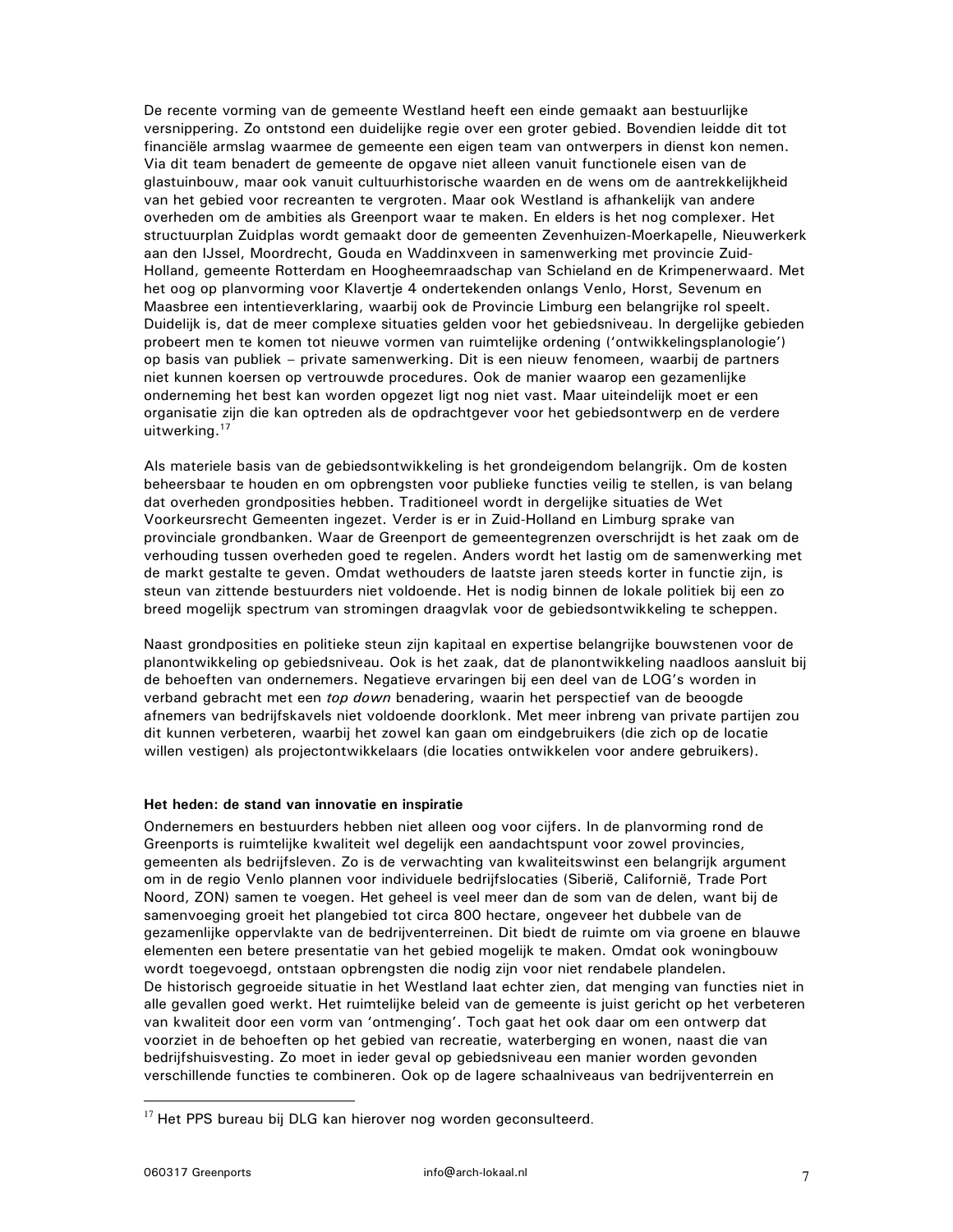kavel is meervoudig ruimtegebruik een terugkerend thema. Maar zoals het voorbeeld van Agriport A7 laat zien, gaat het op dat niveau vooral om de kwantitatieve winst die te behalen is door het productieproces op één bedrijventerrein te clusteren. Als een potgrondleverancier, een plantenkwekerij, groentetelers en verwerkende industrie op hetzelfde terrein zijn gevestigd, daalt het aantal transportkilometers en daarmee de kostprijs<sup>18</sup>. Het kwalitatieve aspect, de landschappelijke inspanning, is in dit geval door de provincie op de agenda geplaatst.

Bij provincies en gemeenten komt het kwalitatieve aspect naar voren vanuit de opgave om naast de tuinbouw ook andere vormen van ruimtegebruik hun plaats te geven. Een voorhoede van innoverende ondernemers ziet dat kwaliteit kan bijdragen aan een positieve beeldvorming en uitstraling. In dit klimaat is de laatste jaren al veel bedacht en ontworpen, om een indruk te geven:

| Niveau           | Voorbeeld                                             | Innovaties                                                                                                                                                                                                                                                                   |
|------------------|-------------------------------------------------------|------------------------------------------------------------------------------------------------------------------------------------------------------------------------------------------------------------------------------------------------------------------------------|
| Kavel            | Drijvende kas,<br>Glaskasteel                         | Combinatie kas met waterberging; meer functies<br>binnen één complex van kassen en andere<br>bedrijfsruimten;                                                                                                                                                                |
| Bedrijventerrein | Agriport A7, Californië en<br>Siberië, Zuidplaspolder | Samenbrengen bedrijfsketen op één terrein;<br>landschappelijke inpassing met aandacht voor<br>cultuurhistorie; Integraal ontwerp woningen /<br>kassen / wegenstructuur; verbetering van<br>presentatie door aan de randen van de kassen<br>kantoren of woningen te situeren; |
| Gebied           | Westland, Klavertie 4                                 | Afstemming tussen verschillende<br>bedrijventerreinen, (inclusief logistieke) en<br>productielocaties; combinaties met recreatie,<br>woningbouw en waterberging; modernisering<br>kavelstructuur en ontsluiting; scheiden en opnieuw<br>mengen van functies.                 |

<sup>&</sup>lt;sup>18</sup> Zie www.agriporta7.nl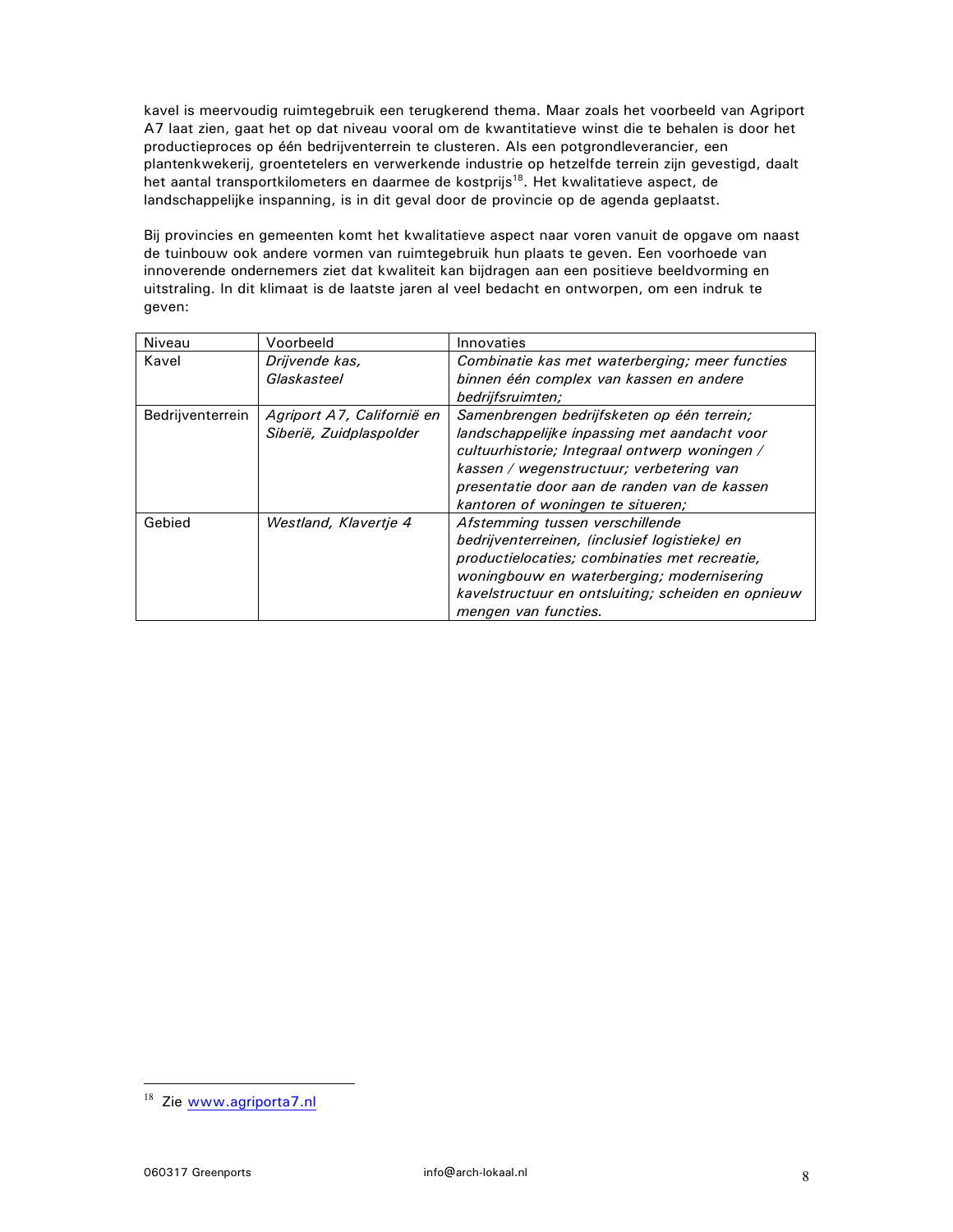### Conclusie: de basis voor het vervolg

Het begrip Greenport verwijst naar bestaande eigenschappen van de Nederlandse tuinbouwclusters. Het gaat niet alleen om concentraties van productiebedrijven. Logistieke mogelijkheden, netwerkvorming en de symbiose met andere bedrijfstakken zijn minstens even belangrijk. Het begrip verwijst verder naar een gewenst toekomstbeeld. Ontwerpers kunnen helpen om dat beeld te verduidelijken en om te laten zien hoe ruimtelijke kwaliteit kan bijdragen aan het succes van de tuinbouwsector. Dit vraagt om een nauwe samenwerking tussen ontwerpers en opdrachtgevers.

In de huidige ontwikkelingsplanologie buigen overheden en marktpartijen zich over een ruimtelijk kader voor grotere gebieden en over mogelijkheden om daar te komen tot een optimale menging van functies. Grondeigendom is hiervoor een belangrijke materiele basis. Als overheden grondposities hebben helpt dat om de kosten beheersbaar te houden en om opbrengsten voor publieke functies veilig te stellen. Bestuurders en ondernemers werken samen, maar er kan ook spanning bestaan tussen publieke en private belangen. Dit is een belangrijk achtergrondgegeven voor de samenwerking tussen opdrachtgevers en ontwerpers.

Al vertegenwoordigen Greenports een nationaal belang, de ruimtelijke en kwalitatieve uitwerking is een zaak van provincies, gemeenten en ondernemers. Het rijk heeft vooral een stimulerende, coördinerende en informerende rol. Vastgesteld is, dat provincies, gemeenten en ondernemers willen werken aan ruimtelijke kwaliteit en dat men belangstelling heeft voor ontwerpateliers om het kwaliteitsbegrip nader inhoud te geven.

#### Het vervolg: ontwerpateliers en ....

Het Actieprogramma Ruimte en Cultuur kondigt aan, dat LNV ontwerpateliers zal inzetten ten behoeve van de Greenports. Dit voornemen kan nu verder worden ingevuld. Maar andere acties kunnen een goede aanvulling zijn. Daarom komen we tot de volgende schets van het mogelijke vervolg.

#### Ontwerpateliers

Ontwerpinspanningen waren tot dusver vooral gericht op subeenheden van de Greenports. Zo bezien is de behoefte het grootst aan ontwerpateliers voor het regionale niveau. Naar verwachting bestaat hiervoor in het bijzonder in Limburg ook draagvlak, maar een kanttekening is wel, dat het opdrachtgeverschap op dit niveau het minst is uitgekristalliseerd. Binnen Zuid-Holland is het een optie, om ontwerpateliers voor deelgebieden binnen de gemeente Westland te organiseren. De periode voordat 'de deken van glas' over het gebied werd gelegd kan een inspirerend thema voor toekomstverkenningen vormen. In de zeventiende eeuw waren er in Westland vorstelijke landgoederen waar de internationale elite werd ontvangen. De herinnering hieraan kan Westland een impuls geven om ook functionele problemen op te lossen.

#### Ontwerpwedstrijd

Een ontwerpatelier maakt het mogelijk om met een geselecteerde groep ontwerpers in een kort tijdsbestek nieuwe ideeën te ontwikkelen. Er is echter geen procedure om de kwaliteit van die ideeën te beoordelen. Dat is anders wanneer gebruik wordt gemaakt van een ontwerpwedstrijd. Een wedstrijd is een methode voor het aanwijzen van het beste ontwerp en/of de beste ontwerper voor een specifieke opgave. Ontwerpwedstrijden zijn er in de vorm van een prijsvraag of een meervoudige opdracht. Bij een *prijsvraag* betalen ontwerpers hun eigen onkosten. Door deelname leveren zij een bijdrage aan de inhoudelijke ontwikkeling van het vak en maken zij kans op een prijs. De prijs kan zijn dat het ontwerp wordt uitgevoerd, maar een prijsvraag is niet persé op uitvoering gericht; de prijs kan ook bestaan uit een geldbedrag en publiciteit. Aan een open prijsvraag kan iedereen deelnemen die aan de gestelde criteria voldoet (bij voorbeeld: iedereen die ingeschreven is in het architectenregister). Bij een gesloten prijsvraag wordt een beperkt aantal ontwerpers uitgenodigd een ontwerp in te zenden.

Net als de prijsvraag, is de *meervoudige (studie)opdracht* een hulpmiddel voor de opdrachtgever om te kunnen kiezen tussen ontwerpers en/of ontwerpen. Bij de meervoudige opdracht betaalt de uitschrijver verschillende ontwerpers voor een gelijkluidende opdracht een gelijk honorarium. In principe is een meervoudige opdracht gericht op een realiseerbaar ontwerp. Bij zowel de prijsvraag als de meervoudige opdracht wordt vooraf vastgelegd hoe en door wie de ontwerpen worden beoordeeld.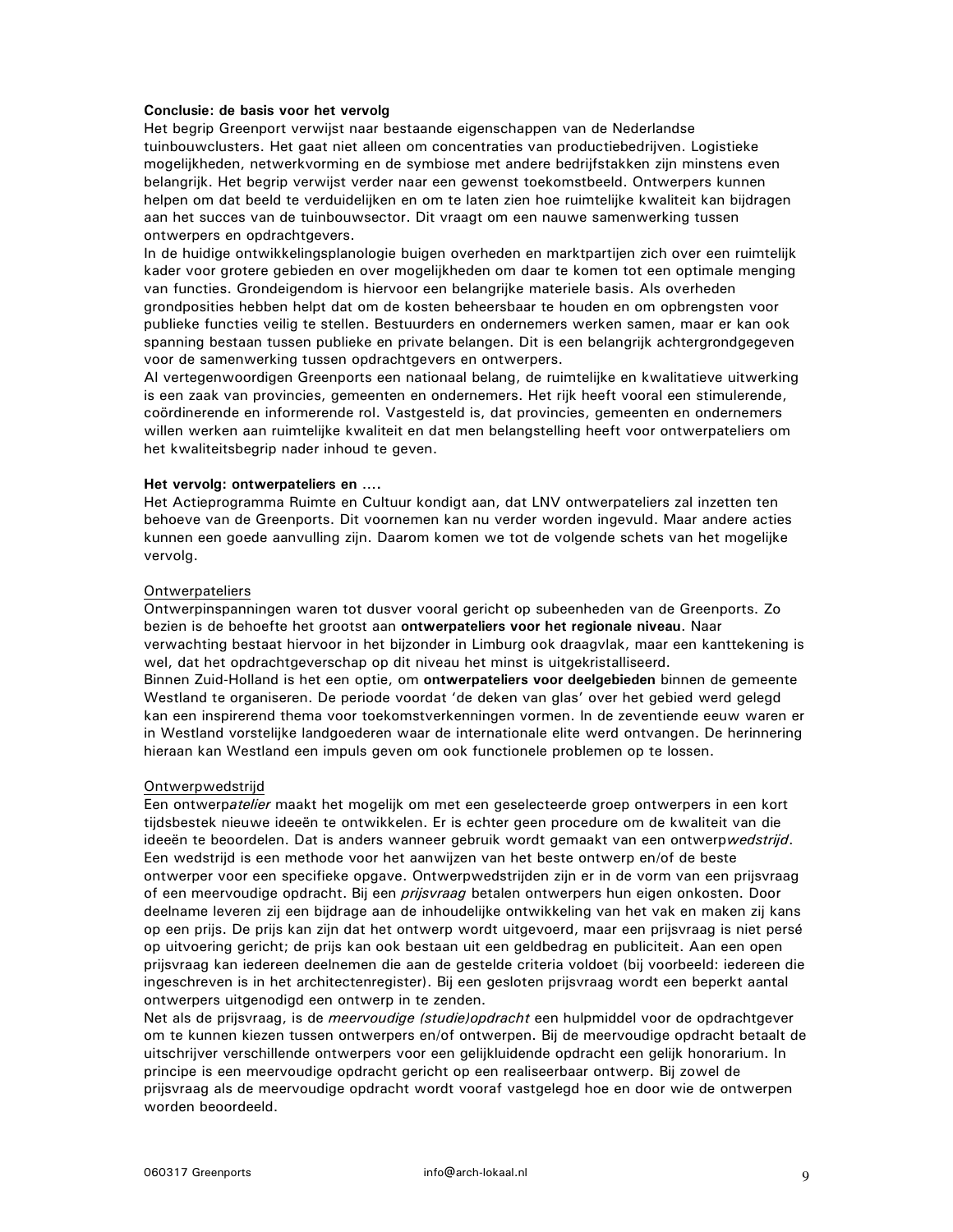Voor complexe ontwerpopgaven kan een samengestelde wedstrijd worden gebruikt. Door eerst een openbare ideeënprijsvraag uit te schrijven, kan de opdrachtgever een beter uitgangspunt krijgen voor een besloten prijsvraag of meervoudige opdracht. Voor alle ontwerpwedstrijden geldt namelijk dat de kwaliteit van het resultaat sterk wordt beïnvloed door de kwaliteit van de gestelde vraag.

Wanneer rond de Greenports naast ontwerpateliers ook een ontwerpwedstrijd wordt georganiseerd, lijkt een *openbare ideeënprijsvraag* een goede optie. Voor niet-vakgenoten zal het onderscheid tussen een ontwerpatelier en een meervoudige opdracht mogelijk te subtiel zijn. Bovendien is de openbare ideeënprijsvraag een middel om ook minder bekende ontwerpers de kans te geven zich te presenteren.

De beide opties van ontwerpwedstrijd en ontwerpatelier kunnen met elkaar in verband worden gebracht. De organisatie van ontwerpateliers leidt immers tot de vraag welke ontwerpers daarvoor moeten worden uitgenodigd. Een openbare ideeënprijsvraag kan worden gebruikt als middel om de ontwerpers te selecteren die bij de ateliers worden ingeschakeld.

### Realiseren van nieuwe / innovatieve ontwerpen

Ontwerpen is geen doel op zich, het gaat om verbeteringen in de praktijk. Realisatie kan bovendien bijdragen aan verder enthousiasme, want: "zien is geloven". Op het middenniveau tussen kavel en regio zijn voor de Zuidplaspolder interessante ontwerpen gemaakt die nog niet zijn verwezenlijkt. Het is een zaak van de opdrachtgevers in dat gebied om de gemaakte ontwerpen verder te laten uitwerken en tot uitvoering te brengen. Maar voor de voortgang op het hogere schaalniveau is het belangrijk om zicht te houden op de voortgang binnen deelgebieden. Immers, projecten op dit middenniveau zijn belangrijke bouwstenen voor de Greenport als geheel. Het ligt daarom voor de hand, dat LNV (en de andere ondertekenaars van het Greenport manifest) middelen uittrekken voor publiciteit over vernieuwende ontwerpen en gerealiseerde projecten.

### Presentatie van vernieuwende ontwerpen en gerealiseerde projecten

De Greenport Nederland staat sterker als ook een breder publiek zich verbonden kan voelen met ontwikkeling van de sector. Voorwaarde is, dat men kennis kan nemen van gerealiseerde vernieuwingen en toekomstplannen. Dergelijke kennisoverdracht kan een belangrijk element vormen binnen de Kwaliteitsagenda Landschap. Publicaties voor een breder publiek zijn belangrijk voor betrokkenheid en draagvlak. De vakwereld moet op de hoogte blijven voor enthousiasme bij initiatiefnemers en om te voorkomen dat wielen opnieuw worden uitgevonden.

### Advies: uitgangspunten voor het vervolg

# Ga uit van de samenwerking tussen opdrachtgevers ontwerpers

Een daadwerkelijke inbreng van ontwerpers in de Greenports is sterk afhankelijk hun relatie met opdrachtgevers. Tenzij men wil volstaan met theoretische oplossingen, is het zaak om ontwerpers een realistische opgave mee te geven en liefst ook om hen in contact te brengen met opdrachtgevers van vlees en bloed.

Als de opgave wordt benaderd vanuit het individuele bedrijf of bedrijventerrein ontbreekt meestal de samenhang tussen bedrijvigheid en andere functies. Om recht te doen aan de

clusterbenadering van het Greenport concept, moet de ontwerpopgave (mede) in regionale termen worden gesteld.

Echter, juist in de regio een sterk opdrachtgeverschap niet vanzelfsprekend. Het is essentieel om in de voorbereiding van de ontwerpateliers zorgvuldig na te gaan, bij wie het opdrachtgeverschap zal berusten. Veranker het ontwerpatelier bij bestuurders (liefst met inbegrip van de minister van LNV) en ondernemers.

### Bouw voort op het draagvlak bij overheden en marktpartijen

Gegeven het geconstateerde draagvlak kan vervolgens worden gekozen voor twee richtingen:

- 1) verder met meer locaties, maar dan minder intensief ('schot hagel')
	- 2) verder met minder locaties en meer diepgang.

Waar betrekkelijk weinig middelen beschikbaar zijn, is het raadzaam die niet te versnipperen maar juist geconcentreerd in te zetten. Dat leidt tot een keus voor de tweede optie.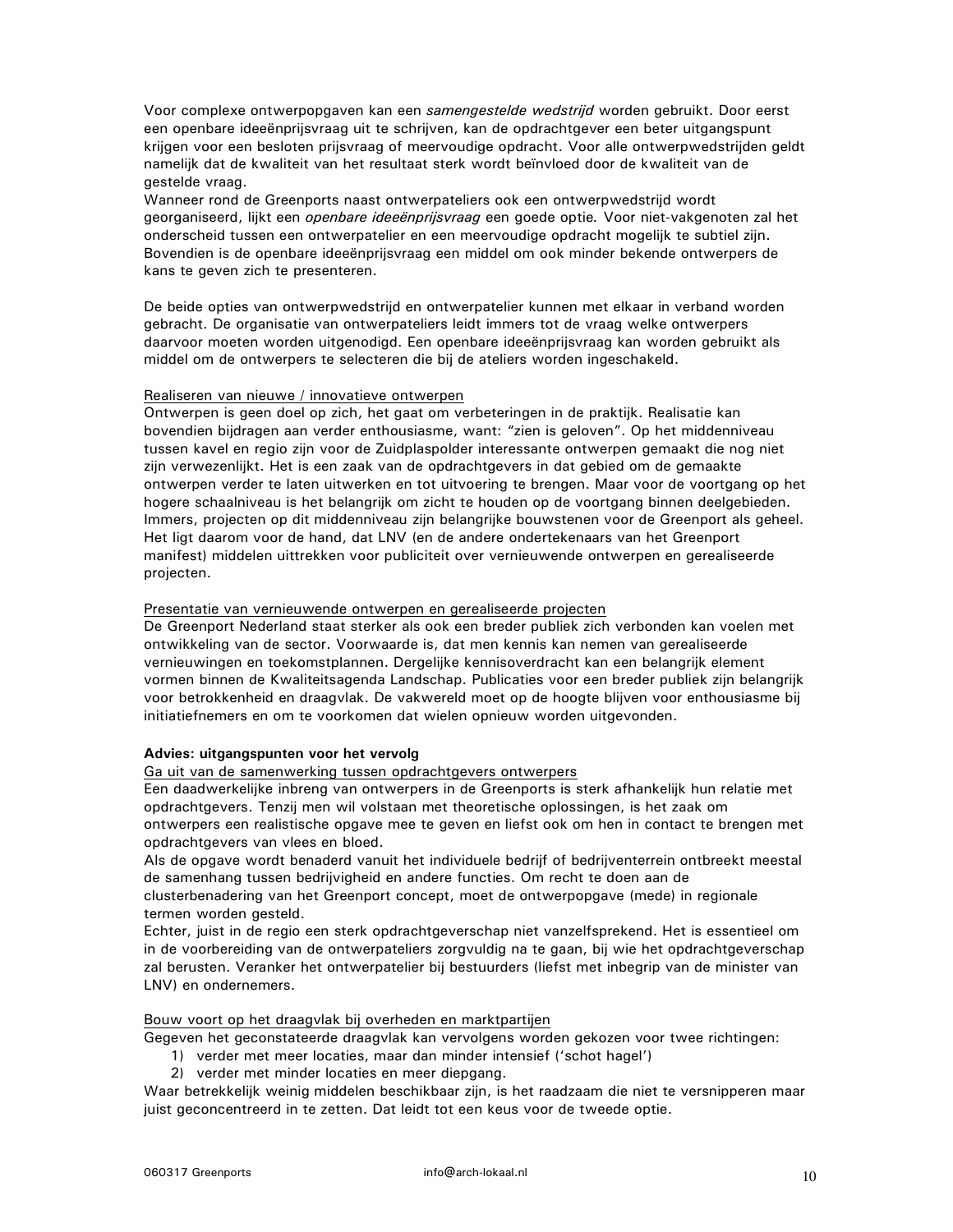Vervolgens is de vraag, welke partners dan worden geselecteerd

- 1) de kopgroep die al dicht bij de finish is
- 2) de achtervolgers die meer moeite hebben om tempo te maken.

Als de kopgroep inderdaad op korte termijn het doel bereikt, leidt een keus voor de tweede optie tot een grotere oogst aan geslaagde projecten. Maar succes is nooit verzekerd. Het is daarom belangrijk om ook initiatieven te steunen die het meest kansrijk lijken. Al is het maar symbolisch.

Ontwerpwedstrijden kunnen een effectief middel zijn om draagvlak bij opdrachtgevers een steviger fundament te geven. Zeker wanneer het gaat om samenwerkingsprojecten. De voorbereiding van de wedstrijd vraagt namelijk om zo precies mogelijke uitspraken over de opgave die aan de ontwerpers wordt voorgelegd. Dat is het moment waarop opdrachtgevers zich expliciet verbinden aan de oplossing van een probleem.

### Bouw voort op ontwikkelde ideeën

Er is niet alleen behoefte aan nieuw ontwerp. Er zijn de laatste jaren al veel ideeën ontwikkeld die kunnen dienen als bouwsteen en inspiratiebron. Om dat mogelijk te maken moet er een bundeling en presentatie komen die de diverse doelgroepen ook daadwerkelijk bereikt. Daarbij speelt meer dan pure kennisoverdracht. Publiciteit voor goede ontwerpen en voor opdrachtgevers die het goede voorbeeld geven past in een stimulerend cultureel klimaat, een klimaat waarin samenwerking tussen opdrachtgevers en ontwerpers de vanzelfsprekende basis wordt voor het aanpakken van ruimtelijke vraagstukken.